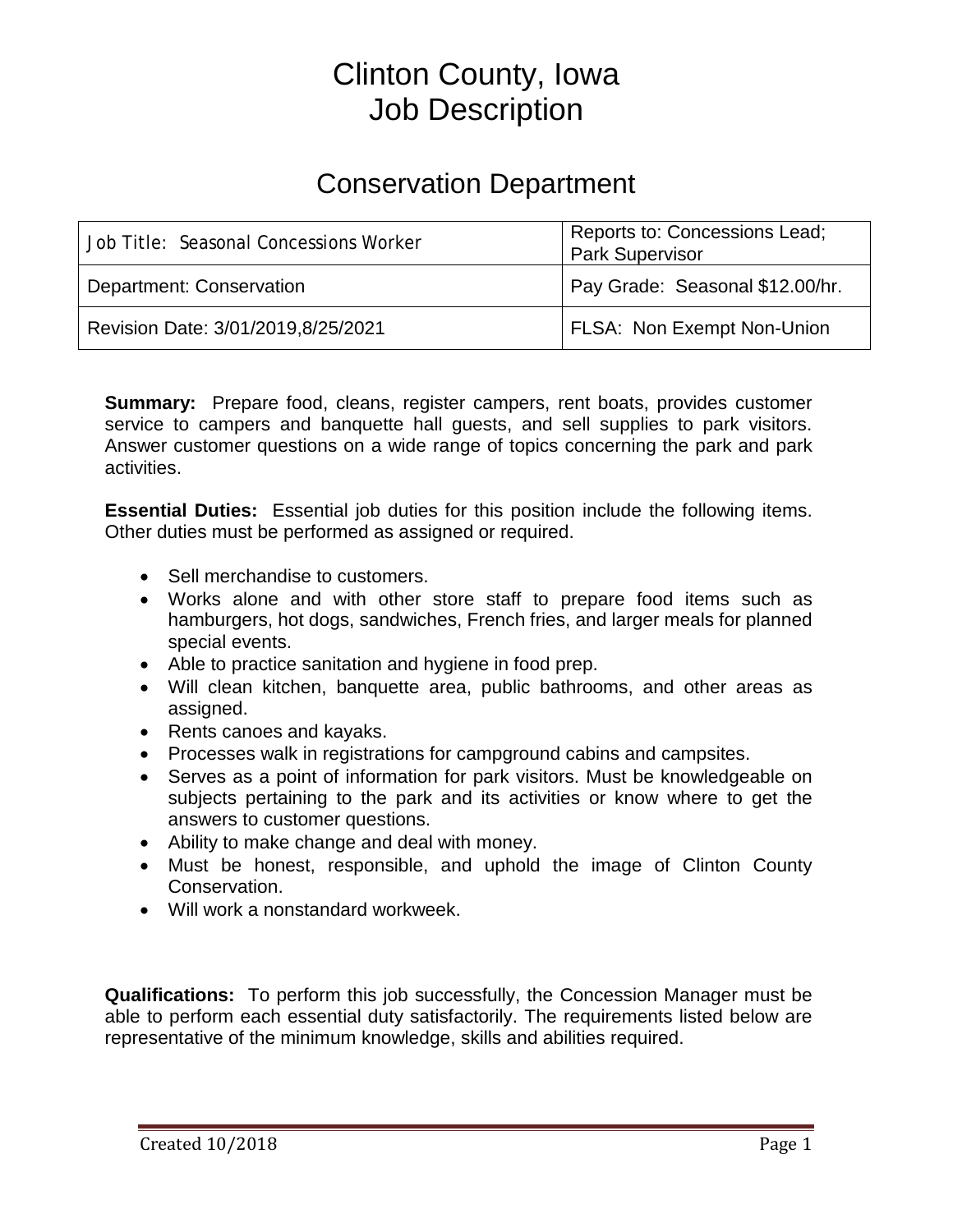### **Education/Experience:**

Must be 16 years of age due to deep fat fryers regulations.

#### Language Skills:

- Ability to read and comprehend simple instructions, short correspondence, and memos.
- Ability to write correspondence.
- Ability to effectively present information and respond to questions from groups of managers, clients, customers, and the general public.

#### Mathematical Skills:

- Ability to add, subtracts, multiply, and divide in all ustis of measure, using whole numbers, common fractions, and decimals.
- Ability to make change
- Ability to compute rate, ratio, and percent and to draw and interpret bar graphs.

#### Reasoning Ability:

- Ability to solve practical problems and deal with a variety of concrete variables in situations where only limited standardization exits.
- Ability to interpret an extensive variety of technical instructions in mathematical or diagram form.

#### **Physical Demands:**

- Standing Approximately greater than 2/3 of on-the-job time.
- Walking Approximately greater than 2/3 of on-the-job time.
- Sitting Approximately less than 1/3 of on-the-job time.
- Use of hands to finger, handle or feel Approximately greater than 2/3 of on-thejob time.
- Reaching with hands and arms Approximately greater than 2/3 of on-the-job time.
- Climbing or balancing Approximately less than 1/3 of on-the-job time.
- Stooping, kneeling, crouching or crawling Approximately less than 1/3 of on-thejob time.
- Talking or hearing Approximately greater than 2/3 of on-the-job time.
- Tasting or smelling Approximately less than 1/3 of on-the-job time.
- Weight lifted/Force exerted Occasionally requires lifting of objects up to 50-100 pounds.
- Vision Close vision (clear vision at 20 inches or less); Distance vision (clear vision at 20 feet or more); Peripheral vision (ability to observe an area that can be seen up and down or to the left and right while eyes are fixed on a given point); Depth perception (three-dimensional vision, ability to judge distances and spatial